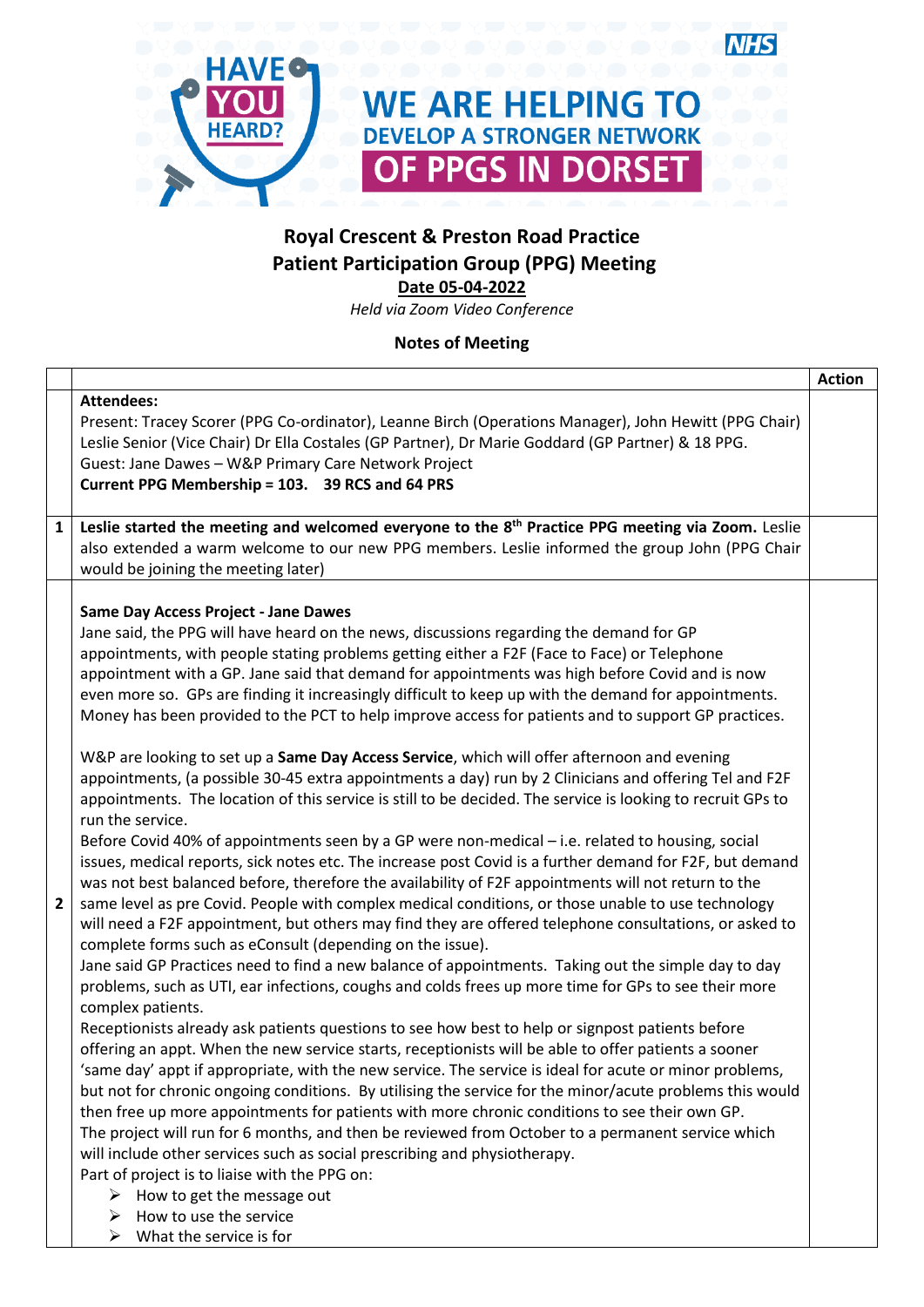Peter said the PPG Chairs group can help support this new service along with the Practice PPG. It was mentioned that the locality might want to set up a communications team, to advertise the new service and prepare patients that they might be asked questions about their condition and that they might be offered an appointment elsewhere.

People respond to visuals – so when setting up, consider a short video with local GPs describing the new service on the local news, an article in the Echo, and via the radio. It should also be advertised via posters, newsletters, and social media. The main point is to make patients aware *they could be seen quicker for more minor illnesses by going elsewhere*.

### **Updates/Actions from previous meeting.**

**New Practice Website** – Still under discussion. Members of the Practice received a presentation from 'Footfall' a website producer who provides Royal Manor website.

The website is like a Digital Front Door to the surgery, with many patient requests going via the website rather than phoning the surgery. This is ideal for people that are able to use a computer, leaving the phone lines free for those patients who can't use a computer, or for more urgent problems. The Practice is still looking at other website providers. Once the Partners decide on a website producer and work is started, the PPG members who wished to be part of the website working group will be contacted for their feedback.

#### **Invitation to Parents to join PPG Meeting.**

Tracey emailed local schools requesting if member from the Parents Group would like to attend a PPG Meeting or join the PPG. St Andrews added the invite in their Parents Newsletter – so far there has been no response from any parent wishing to join the PPG.

**Active at Home Leaflet** – A useful leaflet detailing how to keep active at home during Covid, along with home exercises and contact details for local resources was received from a PPG member. Tracey contacted Active Dorset and 150 further copies were obtained. These have been placed in the waiting rooms, and a PDF version emailed to the PPG and put on the Website.

**Facebook** – Whether you like or hate Facebook, social media is an essential part of good modern communication. This channel can be used to provide health education information for patients, keep patients aware of service changes, and provide support through community networks. Facebook is an important resource for the practice to share information with a lot of patients quickly and efficiently.

The practice now has a Facebook page. The PPG were asked to '*like and follow'* the page, and to share this amongst their friends and family.

The ability for followers of the page to comment has been turned off, but the practice is able to enable this, when applicable.

Follow us on Facebook or click the link below.

<https://www.facebook.com/Royal-Crescent-Preston-Road-Practice-106286618661543/>

**Contacting patients:** The reception team continue to update patients contact details at each point of contact.

The Practice currently has just over 19,500 Registered patients of which contact details of either SMS or email are held for 93% of patients, leaving 7% of patients with neither SMS nor email held.

#### **Surgery Updates**

**3**

**4 Covid -** The Practice are aware that Covid cases have risen and continue to have staff sickness due to Covid. All staff wear masks when moving around the surgery and adhere to social distancing to try and limit the spread within the Practice and the amount of people off sick at any one time. Patients are still requested to wear a facemask when entering the surgery.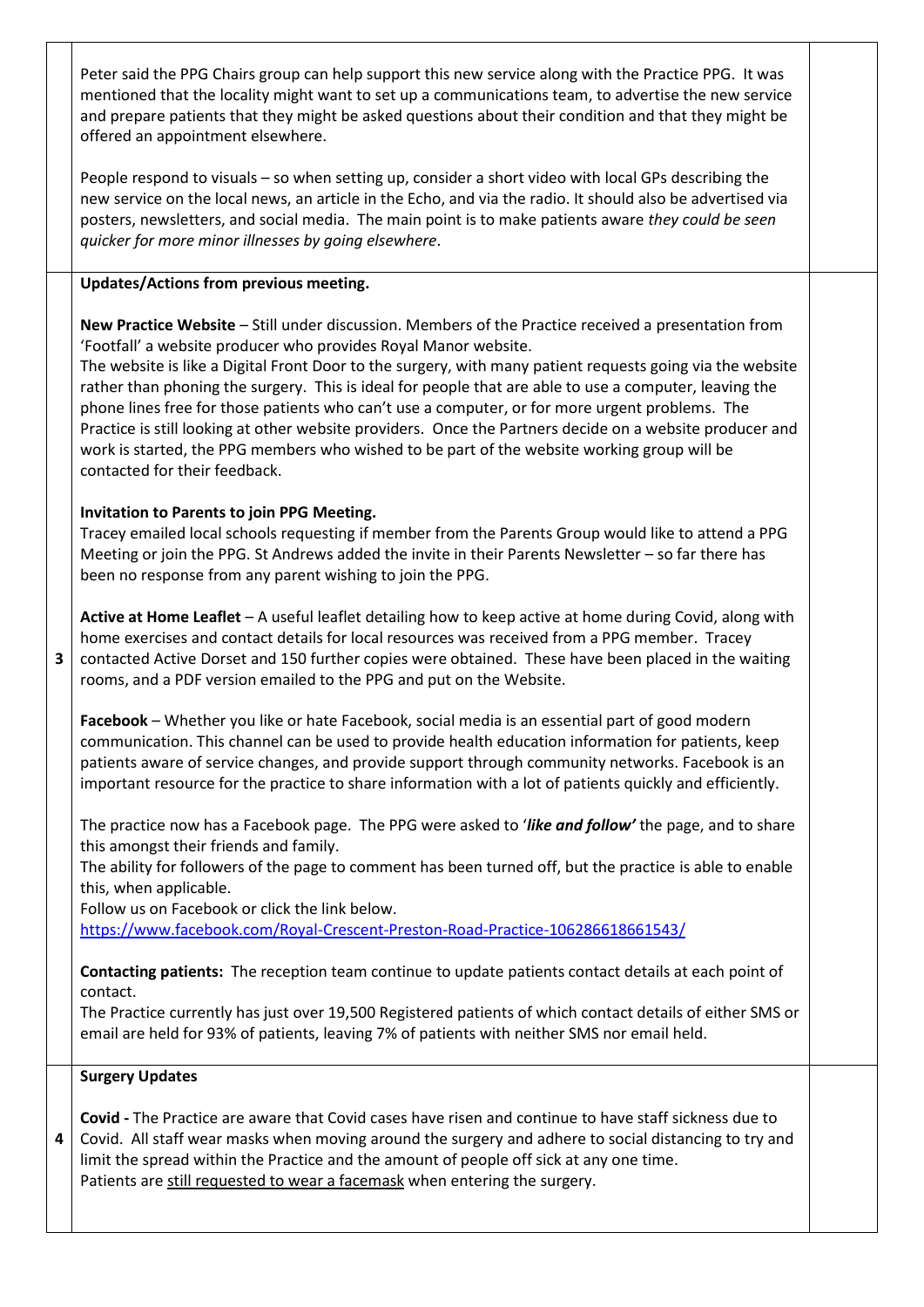|   | Covid Spring Booster Campaign - The Practice are not involved in the Spring Booster campaign; this is<br>being managed by the national booking service. People aged 75 and over and those who are<br>immunosuppressed will be contacted by NHS UK, or they can book their own appointment online at<br>NHS UK.                                                                                                                                                                                                                                                                                                                                                                                                                                                                                                                                                                                                                                                                                           |        |
|---|----------------------------------------------------------------------------------------------------------------------------------------------------------------------------------------------------------------------------------------------------------------------------------------------------------------------------------------------------------------------------------------------------------------------------------------------------------------------------------------------------------------------------------------------------------------------------------------------------------------------------------------------------------------------------------------------------------------------------------------------------------------------------------------------------------------------------------------------------------------------------------------------------------------------------------------------------------------------------------------------------------|--------|
|   | The PPG felt that the Practice should inform patients how to book their Spring Booster, as some<br>patients have been waiting for the Practice to call them. Leanne will arrange for the Practice to send a<br>bulk message to all patients.                                                                                                                                                                                                                                                                                                                                                                                                                                                                                                                                                                                                                                                                                                                                                             | Leanne |
|   | Could the CCG put an article in the Echo stating this?                                                                                                                                                                                                                                                                                                                                                                                                                                                                                                                                                                                                                                                                                                                                                                                                                                                                                                                                                   | Jim    |
|   | Jim said further information and how to book your booster can be found by clicking the link below.<br>https://www.dorsethealthcare.nhs.uk/covid-19-vaccination-service                                                                                                                                                                                                                                                                                                                                                                                                                                                                                                                                                                                                                                                                                                                                                                                                                                   |        |
|   | It was also mentioned that Covid cases in the area are not being published on TV as they were before.<br>Chris provided the link below which gives a live roundup of the latest data and trends on COVID-19<br>from the ONS and other sources.                                                                                                                                                                                                                                                                                                                                                                                                                                                                                                                                                                                                                                                                                                                                                           |        |
|   | Coronavirus (COVID-19) latest insights - Office for National Statistics (ons.gov.uk)                                                                                                                                                                                                                                                                                                                                                                                                                                                                                                                                                                                                                                                                                                                                                                                                                                                                                                                     |        |
|   | Staff - Dr Sarita Chopra and Dr Jonathan de Kretser have both retired.<br>Dr Matthew Grist joined the Practice as a Partner and will look after Dr Chopra and Dr De Kretser's<br>patients. All patients were informed prior to their GP being changed.                                                                                                                                                                                                                                                                                                                                                                                                                                                                                                                                                                                                                                                                                                                                                   |        |
| 5 | Phone lines busy / engaged<br>Leanne said the Practice had noticed an increase in phone calls into the Practice, particularly when<br>there was an announcement made about Covid vaccinations. This has now settled into a more regular<br>pattern of incoming calls. Phone stats are regularly reviewed, and the reception team rota's have been<br>adjusted to match demand. The Practice has recently consistently achieved between 90% and 96%<br>answer rate and will continue to monitor. First thing in the morning are the busiest times. The phones<br>are open 08.30 - 18.30 on working days. We continue to work on alternative ways for patients to<br>contact the Practice to free up the phone lines for those who need to use them. For example, we text<br>links for patients to book in for vaccinations and other routine monitoring, and patients are encouraged<br>to use the eConsult function on our website when needing acute medical advice, or for administration<br>requests. |        |
| 6 | <b>Benefits of DCH Membership</b><br>Stephen discussed the benefits of being a member of Dorset County Hospital NHS Foundation Trust.<br>As a member you will receive regular newsletters, e-bulletins, and invitation to Members Events at the<br>hospital. There is also a range of discounts, only usually available to NHS Staff. Membership gives you a<br>chance to provide feedback to the hospital and is a means of showing your support to the trust. DCH is<br>keen to reach out to the people it serves, this gives you a voice as a patient / or member of the public.<br>You can sign-up online via the Membership page of the Trust's website<br>http://dch.dsm.pw/membership/ by emailing foundation@dchft.nhs.uk, or by calling 01305 255419.<br>Further information is sent as an attachment to the minutes                                                                                                                                                                            |        |
| 7 | <b>CCG News / Updates /AOB</b><br>Peter Greensmith has stepped down from the Locality PPG Chair role, and Mike Byatt (PPG of Royal<br>Manor Practice) has been elected as the Locality PPG Chair.                                                                                                                                                                                                                                                                                                                                                                                                                                                                                                                                                                                                                                                                                                                                                                                                        |        |